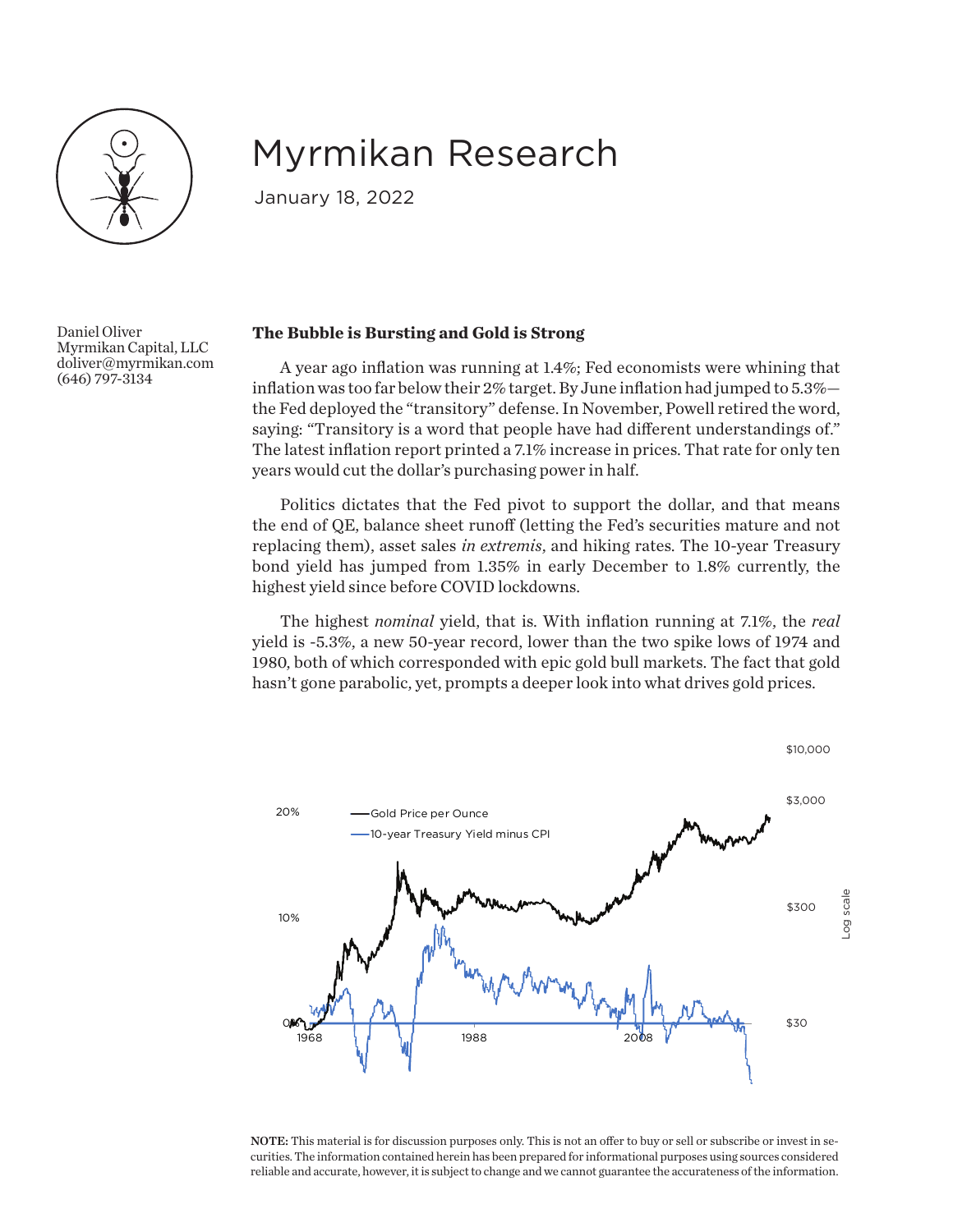*Page 2*

The 1970s was a period of monetary transition. The U.S. dollar had become the global reserve currency after World War II because the American government held over a quarter of the known gold in the world. The institutions created in the aftermath of the war institutionalized that position. Bretton Woods made non-U.S. currencies convertible into dollars at pre-defined pegs, and dollars remained redeemable into gold (a privilege granted to governments only) at \$35 per ounce. European governments importing materials to rebuild infrastructure set their pegs too high to overvalue their currencies in order to create more purchasing power. Undervaluing the U.S. dollar led to a scarcity, of course, not to mention enormous European trade deficits and exploding inflation: from 1948 to 1961 the money supply increased 4.3 times in Italy, 4.7 times in Germany, and 5.1 times in France.

Mounting inflation prompted reform in Germany and especially in France. Under the leadership of Charles de Gaulle (and Jacques Rueff), the franc was abandoned for a new franc backed by hard-money policies that quickly returned France to preeminence in Europe.

The U.S., meanwhile, under Kennedy, Johnson, and Nixon, decided to relieve the scarcity of dollars through enormous deficit spending. Scarcity became a glut. Europeans increasingly redeemed their dollars into gold. Kennedy demanded they stop: "The United States will not devalue its dollar. And the fact of the matter is the United States can balance its balance of payments any day it wants if it wishes to withdraw its support of our defense expenditures overseas and our foreign aid." Economics always defeats politics in the end, and Kennedy's threats had no effect.



*Note bene* for those who think the U.S. government manipulates gold prices directly: observe the years from 1961 to 1968 on the chart above when the U.S.-led Gold Pool operated to suppress the price of gold at the thirty-five dollar per ounce peg. It worked but at tremendous cost and was not sustainable. The scramble for gold that ensued after the British devalued the pound in 1967 overwhelmed

NOTE: This material is for discussion purposes only. This is not an offer to buy or sell or subscribe or invest in securities. The information contained herein has been prepared for informational purposes using sources considered reliable and accurate, however, it is subject to change and we cannot guarantee the accurateness of the information.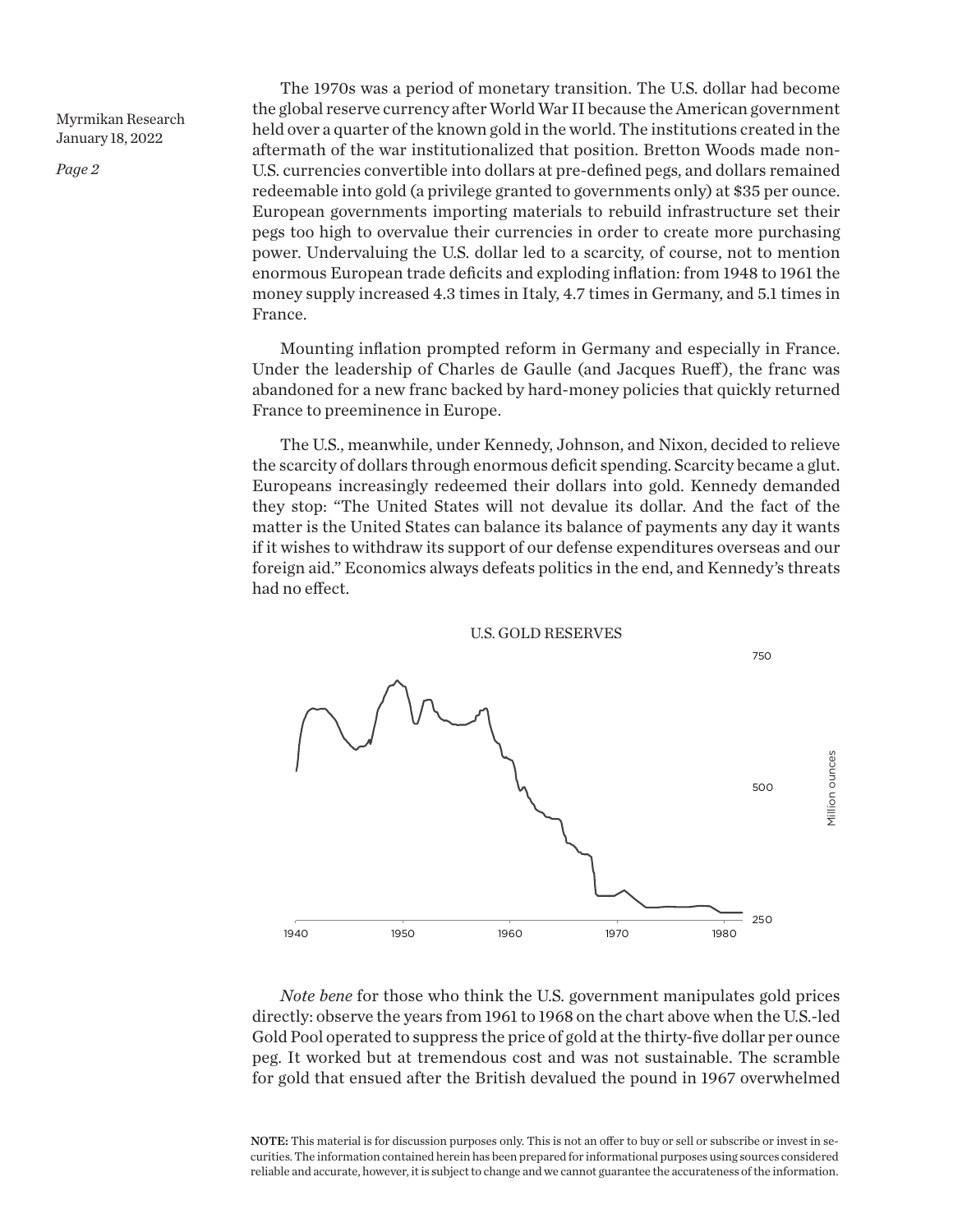*Page 3*

the Gold Pool. In March 1968, Gold Pool participants surrendered control of the private market but agreed that they would buy and sell gold only among their respective central banks and at the peg, creating an uneasy truce.

The U.S. government kept spending, and by 1971 the game was up. The Europeans knew if they demanded gold it would create a run on the dollar. But as with any prisoner's dilemma, they also knew whoever acted first would win. France and England defected and demanded redemptions. Faced with crippling demands for gold, Nixon announced he would "suspend, temporarily, the convertibility of the dollar into gold or other reserve assets."

Nixon's team scrambled to create a new anchor for the dollar, prompting Henry Kissenger to develop what would become known as the petrodollar system ("petrowar system" would be a better moniker). After the oil embargo inflationary spike, Kissinger offered Middle Eastern countries a deal: if they would demand dollars in payment for oil and recycle their dollar profits into Treasury bonds and U.S. bank deposits, the U.S. would sell them unlimited amounts of military hardware. The Arabs could not resist; arms sales exploded. Kuwait's annual military budget, for example, quintupled from less than \$200 million before 1974 to over \$1 billion in 1975 (\$1 billion was a lot of money in 1975).

The petrowar system shifted dollars from current demand into bank reserves, which did temporarily suppress consumer inflation at the expense of increased credit inflation. But that scheme by itself would not have worked to maintain the dollar standard globally: non oil-producing countries, Europeans, for example, could easily transfer currencies into dollars the moment before paying for oil the petrowar system itself gave no reason for them maintain dollar deposits or reserves.

The new global anchor for the dollar that maintained its global reserve status post-Bretton Woods came about despite government policy, not because of it, in the creation of the Eurodollar system. Eurodollars were invented in the late 1950s by the Russians, who wished to hold U.S. dollars but not in U.S. banks, so they deposited their dollars in British and French banks. These banks operated beyond the reach of American regulators and lent out these dollars to foreign borrowers.

Until the mid-1980s, American banks were subject to Regulation Q, which prohibited interest on demand deposits and limited the interest they could offer on saving deposits (reinforcing the existing banking cartel). But all cartels cheat. The banks discovered that they could open offshore subsidiaries that were regulated locally. Whenever interest rates neared the limits set by Regulation Q, American banks would recommend to their large clients that they move their deposits to that bank's London branch in order to capture the higher rates offshore, and then the New York branch would borrow the money back again. Best of all, there were no reserve requirements applied to Eurodollar deposits.

The Eurodollar market exploded in size from \$192 billion in 1973 to \$1.3 trillion in 1980 and \$4.5 trillion by the late 1980s, returning London to its former glory as a financial center. When the U.S. Comptroller of the Currency enlisted the aid of

NOTE: This material is for discussion purposes only. This is not an offer to buy or sell or subscribe or invest in securities. The information contained herein has been prepared for informational purposes using sources considered reliable and accurate, however, it is subject to change and we cannot guarantee the accurateness of the information.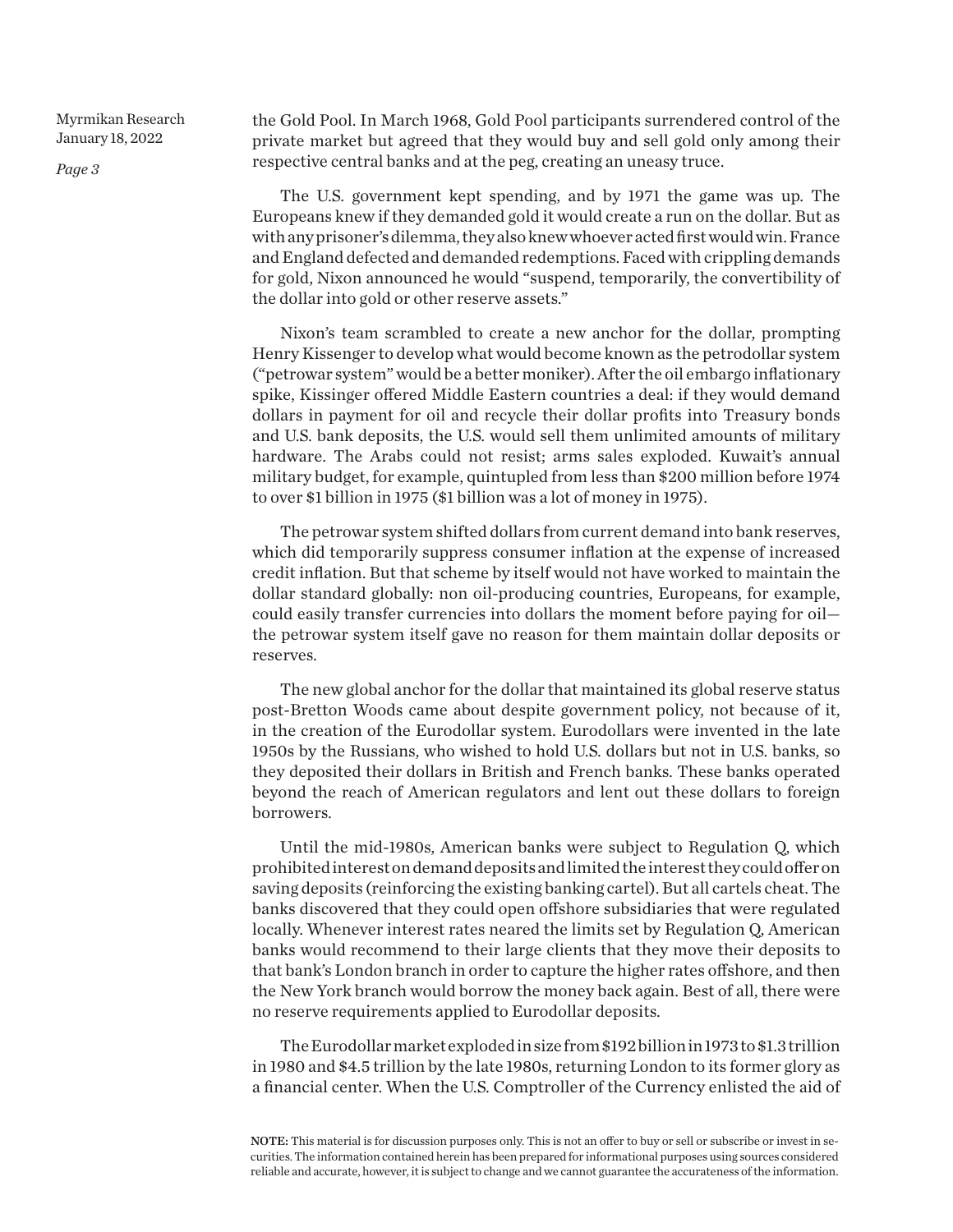*Page 4*

the Bank of England to clamp down on this regulatory arbitrage, an official told him: "It doesn't matter to me, whether Citibank is evading American regulations in London. I wouldn't particularly want to know."

Recall that the fractional reserve banking system creates dollars out of thin air, and this is no less true for Eurodollar banks. In other words, a European bank armed with \$1 billion in dollar deposits could lend out \$10 billion if reserve requirements were 10%. Except the Fed has no authority in Europe, so there are no reserve requirements! And that means that a bank is not limited to issuing a mere \$10 billion against \$1 billion in deposits; in fact, it does not actually need to have any dollar deposits at all.

If the Bretton Woods system got the whole world (including the communists) using dollars for transactions on an equity basis (because of U.S. gold holdings), the Eurodollar system got the whole world using dollars because of debt. And this is what anchors the dollar today: not gold but the need to repay debt plus compounding interest.

According to the Federal Reserve, the face value of dollar denominated debt within the U.S. is \$86 trillion. The exact size of the Eurodollar market is unknown (given the lack of regulation) but is estimated to be around \$12 trillion, around two-thirds the size of the U.S. banking system.

All of this debt, both foreign and domestic, represents claims on Federal Reserve liabilities, a unit of which is called a dollar. Even after the 2020 QE, which increased the quantity of Fed liabilities from \$3.7 trillion in 2019 to \$8.8 trillion currently, there is still eleven times more debt than there are base dollars. If the global economy were to experience a sudden stop—as it did briefly in March of 2020—there would be eleven debt claims for each dollar of currency. This is why the Fed had no choice but to release the floodgates in 2020, in 2008, and any other time that the debt pyramid threatens to unwind.

The Eurodollar system not only supports the dollar's value internationally (by creating insatiable demand), it also imposes Fed policy on the global economy and determines the relative value of the dollar. When the Fed increases interest rates, U.S. banks follow, and Eurobanks must as well or they would experience a run on their reserves as claimants would play the rate arbitrage to redeposit in U.S. banks. In financial crises or when the Fed is raising rates, the dollar rises not because of safe haven demands or because a percent or two of extra yield compensates for the risk of investing in a completely insolvent government, but because Eurodollar borrowers need more dollars to service their debts.

The twin, mortal threats to the current dollar system, thus, is either a financial collapse in which borrowers (foreign and domestic) default *en masse*, losing their assets but also their need to bid on dollars, or the over-issuance of dollars during an economic downturn, satiating the demand for dollars without prompting the creation of new debt.

With that in mind, consider the black line on the chart below that shows the U.S. Federal deficit. This amount of money must be financed—either by the Fed's

NOTE: This material is for discussion purposes only. This is not an offer to buy or sell or subscribe or invest in securities. The information contained herein has been prepared for informational purposes using sources considered reliable and accurate, however, it is subject to change and we cannot guarantee the accurateness of the information.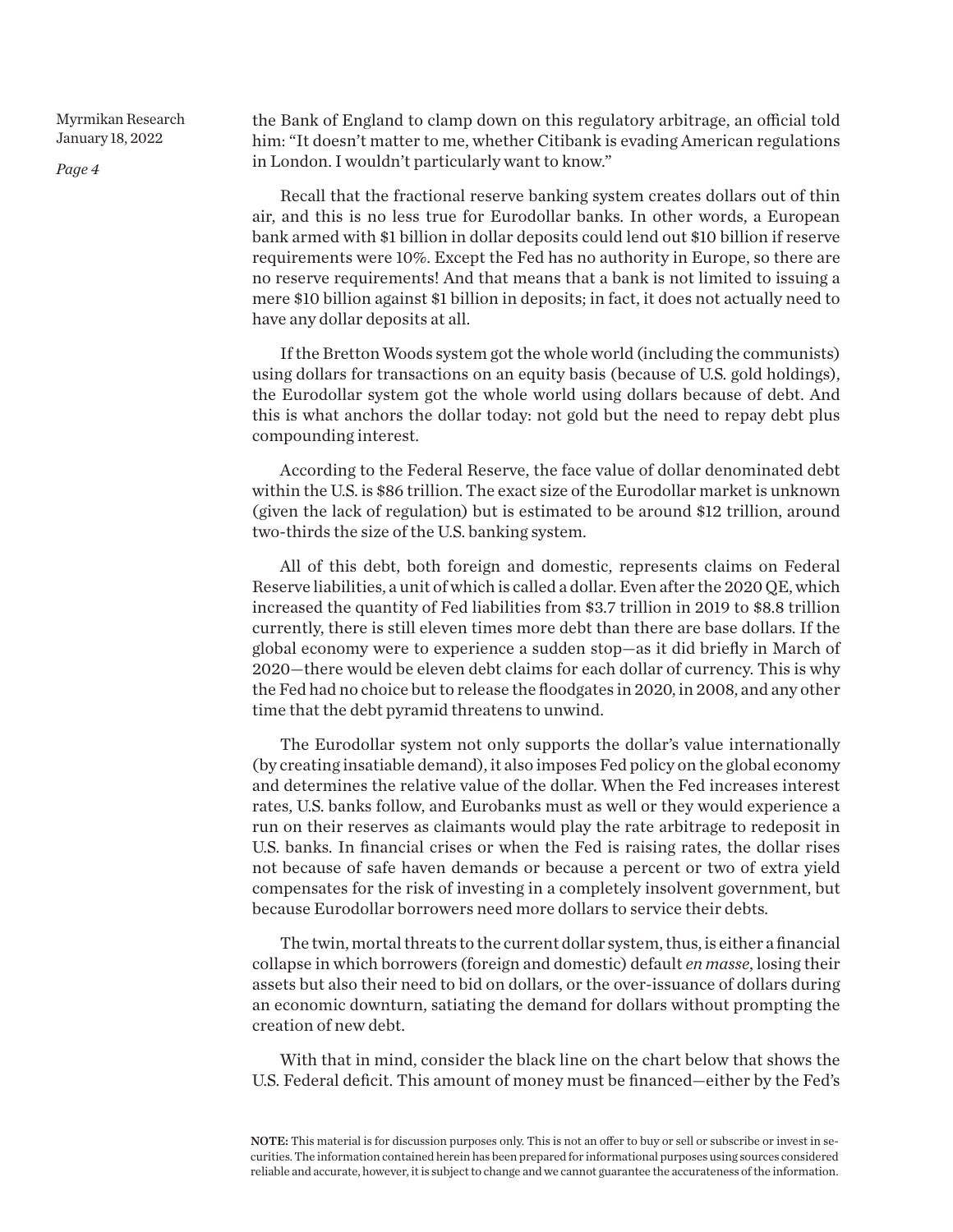*Page 5*

creating new money directly or by banks levering up Fed reserves—or else the U.S. government will default, ending the dollar system. This chart makes the Fed's threat to end QE hardly credible (for more than a brief period).

ANNUALIZED U.S. BUDGET AND TRADE DEFICITS (QUARTERLY)



The chart above also shows the trade deficit: the quantity of dollar surpluses, net, for exporting countries. One way to think about it is that over the past twelve months, of the \$2.3 trillion new dollars created to buy Treasury bonds to finance the deficit, \$1 trillion leaked offshore, and not as debt.<sup>1</sup> The non-U.S. earners of these dollars must spend them buying goods (pushing commodity prices higher), sell them for other currencies (pushing the dollar lower), or invest them into U.S. securities. For the last few decades, foreigners have had the propensity to do the last of these choices, keeping the dollar up, commodity prices down, and interest rates low. Will non-U.S. holders of dollars continue buying U.S. debt instruments with real yields of negative 5%?

The Fed probably imagines that when it raises interest rates from 0% to, say, 1%, or 2%, or even 3%, the dollar will strengthen, as it has for the past few decades under the Eurodollar system. But what if dollars are no longer scarce internationally and, therefore, the Eurodollar interest rate transmission mechanism is broken? Will a 3% nominal yield entice international buyers witnessing U.S. inflation running at 7%? Which buyers want direct exposure to the U.S. budget deficit at any yield? The Fed would need to impose a Volcker-style shock to make U.S. Treasuries economically attractive, but given the magnitude of federal debt that would quickly force a sovereign default.

<sup>1</sup> Dollars can also move offshore when Americans purchase non-U.S. assets and return onshore when they sell them. Americans currently hold around \$24 trillion of non-U.S. equity investments compared to foreigners holding \$30 trillion of U.S. equity investments. On the debt side, Americans are owed approximated \$11 trillion whereas Americans owe foreigners \$21 trillion.

NOTE: This material is for discussion purposes only. This is not an offer to buy or sell or subscribe or invest in securities. The information contained herein has been prepared for informational purposes using sources considered reliable and accurate, however, it is subject to change and we cannot guarantee the accurateness of the information.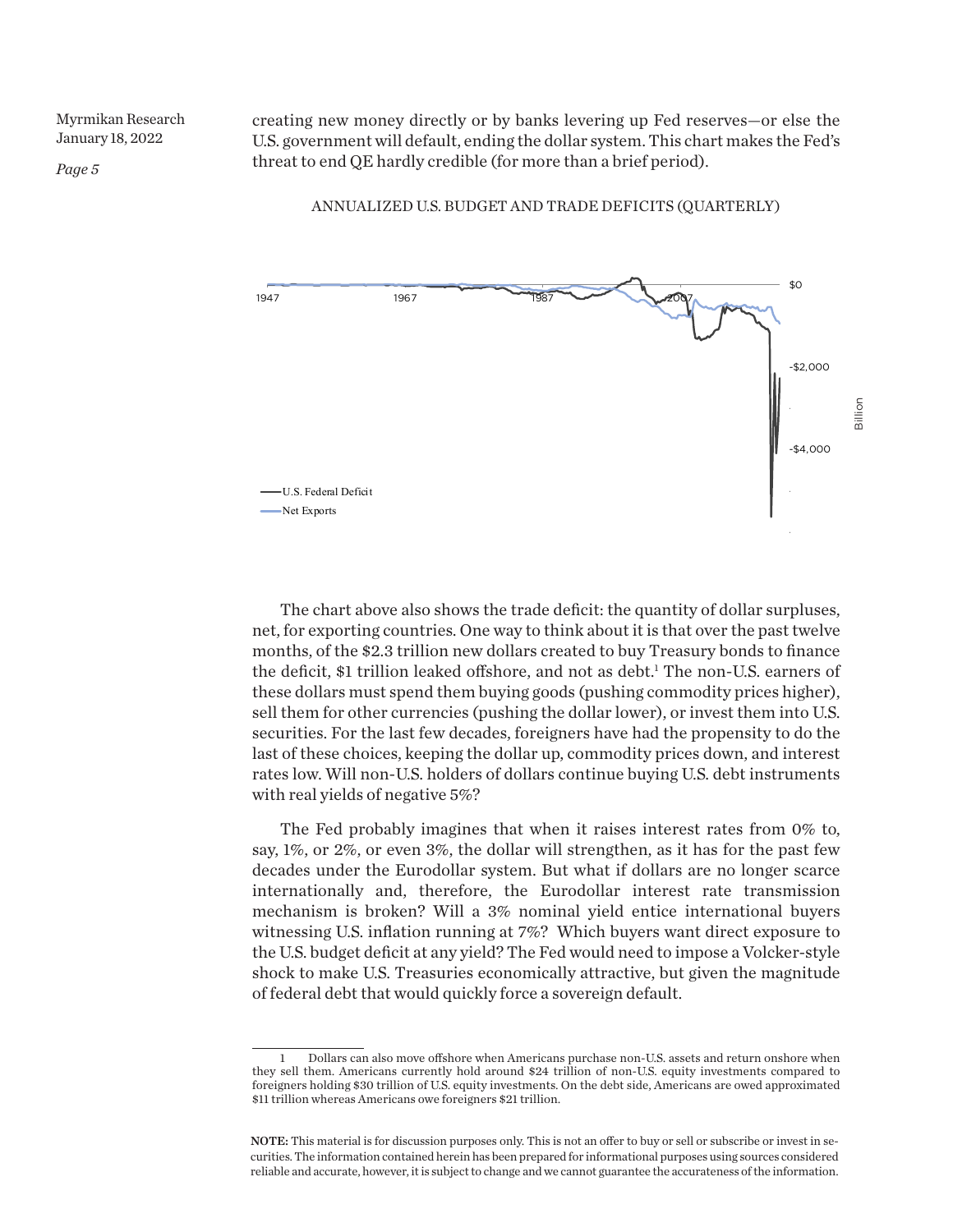*Page 6*

Meanwhile, as any student of Austrian economics knows, a bubble requires continually falling rates, not merely low rates, to prevent collapse. This is why, when Janet Yellen predicted in 2017 that reducing the size of the Fed's balance sheet would be "like watching paint dry," she was sure to be incorrect. Just two years later the repo market blew up and the Fed was printing again.

Putting these two ideas together, what happens when rising rates destroy the U.S. economy (reducing tax revenues and increasing federal expenditures) but fail to strengthen the U.S. dollar, nominal commodity prices stay high (or go higher given scarcity of capital to increase capacity), and inflation continues apace or even accelerates? Will the Fed tighten financial conditions faster to contain inflation or will it abandon the program and restart the printing presses again?

The latter policy would be a continuation of the credit cycle as it has manifested over the past several decades. Already U.S. manufacturing production is declining, capacity utilization is stuck at 76% (down from 80% in 2018), retail sales fell 1.9% in December, China is loosening, and the Fed has not even started to tighten yet. After a major financial dislocation, the Fed would roll out their tools, every one of which is money printing in various guises. Rates would fall, and gold would leap to a higher trading range, as it did after 2008 and 2020, and, now, so would inflation.

But it is the former policy option that makes owning gold a necessity in this environment. When the Fed jacked up rates in 1979, the FOMC thought that inflation would head down immediately: it spiked instead. John J. Balles, president of the Federal Reserve Bank of San Francisco, for example, during the FOMC meeting of November 20, 1979, complained: "The only bad result I see from our October 6 actions [to limit severely the growth of the money supply] is the very sharp rise in long-term interest rates.... I can't get an answer from anybody else, including my own Staff [why that has occurred]. To the extent that those rates are influenced by expectations of inflation I'm still wondering why—I'm totally nonplussed—they went up instead of coming down."

Scott E. Pardee, manager for foreign operations of the FOMC, supplied the answer in the November, 1979 meeting: "As long as inflation remains very high there are still the real interest rate arguments. Most Europeans believe that interest rates have to be positive in real terms in order for monetary policy to have an effect; and many people in the exchange market believe that."

The day before the October 6 announcement, the 10-year Treasury yield had been 9.6%. Two weeks later it was 11%. But inflation was 12.1%. Real rates were still negative. Either rates had to go much higher (the 10-year yield would peak at 13.7% in early 1980), or the dollar had to fall to level that made economic sense to purchase it. As Myrmikan has written in past letters at length, when gold crossed \$650 per ounce in 1980, the gold on the Fed's balance sheet completely backed its liabilities—there was no remaining credit risk in the dollar at that price.

Myrmikan has always held that the end game for the dollar—what propels gold into the multi-thousands of dollars per ounce—is sharply rising rates that destroy the value of the Fed's assets and make further federal deficit spending impossible. Without a political reason to buy the dollar, it will seek out its economic value.

NOTE: This material is for discussion purposes only. This is not an offer to buy or sell or subscribe or invest in securities. The information contained herein has been prepared for informational purposes using sources considered reliable and accurate, however, it is subject to change and we cannot guarantee the accurateness of the information.